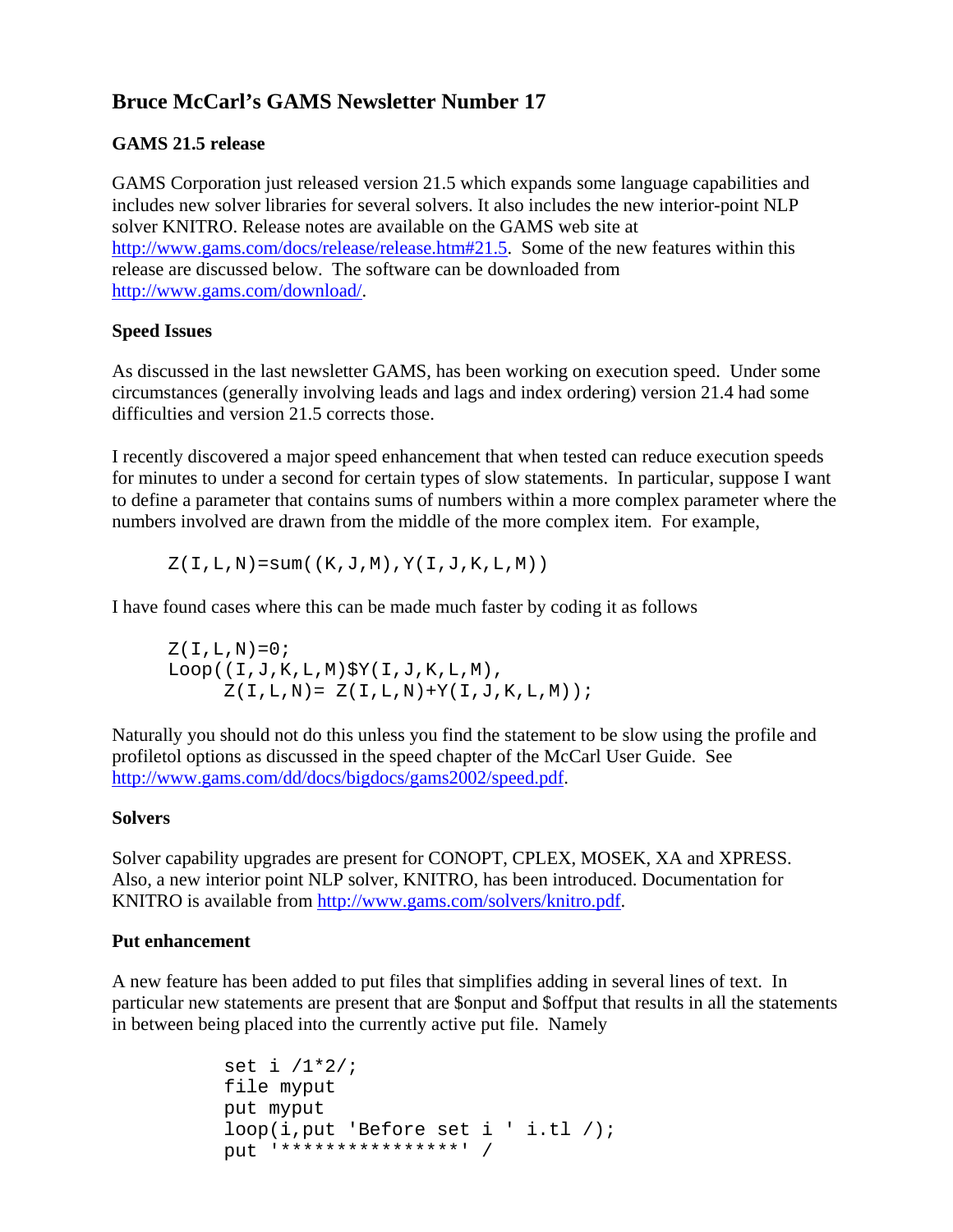```
$onput 
Hello 
this is line 1 
this is line 2 
$offput 
put '****************' / 
loop(i,put 'After set i ' put i.tl /);
```
results in the file myput.put that contains

```
 Before set i 1 
Before set i 2 
**************** 
Hello 
this is line 1 
this is line 2 
**************** 
After set i 1 
After set i 2
```
Note this set of \$ commands differs from all others in GAMS in that they are executed at execution time not at compile time.

#### **Ordering and set elements**

Some new features have been entered on set ordering. Namely the universal set is not in a sorted order and can be used with the ord command or set leads and lags. Furthermore a new function SortedUels(\*,\*) allows one to work with elements in the universal set that correspond to individual elements. I have not worked with this much but it may ease frustration of some who desire to use leads and lags and ord on computed sets. See the example below

```
set i /1*2/; 
set j this set will be regarded by gams as un 
ordered /0*6/; 
set k(j) this set is computed;
k(j)=yes;
file myput 
put myput 
alias(*,u,u1);display u; 
loop(SortedUels(u,j), 
     put ' j as an universal set element ' j.tl ' order 
' ord(u) /);
put / 
loop(j, 
     put ' j as an individual set element ' j.tl /); 
put / 
loop((u,j,ul,k)$(SortedUels(u,j) and SortedUels(u1,k)
and ord(u)=ord(u1),
     put ' element j ' j.tl ' is same in order as 
element k ' k.tl /);
```